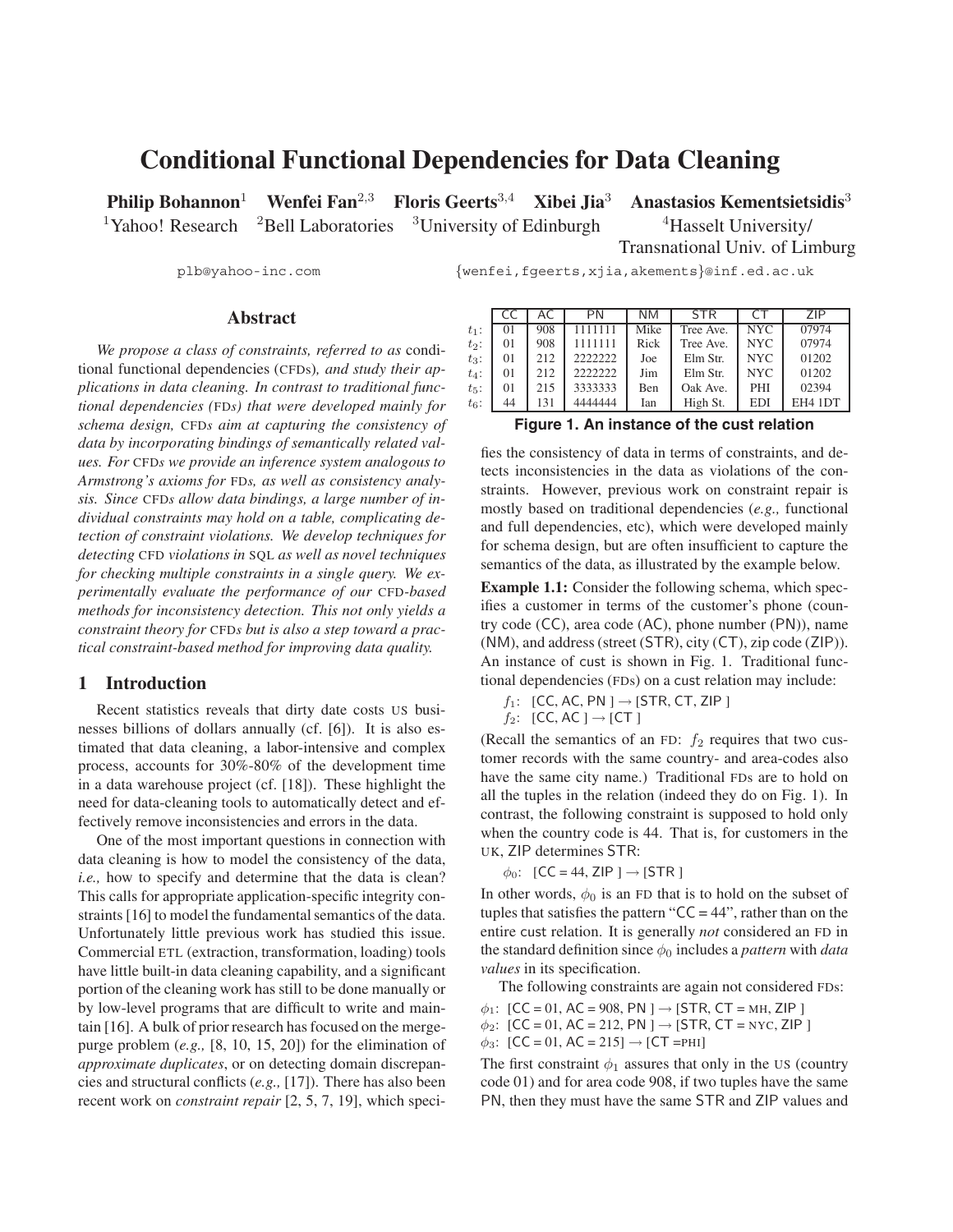furthermore, the city *must* be MH. Similarly,  $\phi_2$  assures that if the area code is 212 then the city must be NYC; and  $\phi_3$ specifies that for all tuples in the US and with area code 215, their city must be PHI (irrespective of the values of the other attributes). Observe that  $\phi_1$  and  $\phi_2$  *refine* the standard FD  $f_1$  given above, while  $\phi_3$  refines the FD  $f_2$ . This refinement essentially enforces a binding of semantically related data values. Note that while tuples  $t_1$  and  $t_2$  in Fig. 1 do not violate  $f_1$ , they violate its refined version  $\phi_1$ , since the city cannot be NYC if the area code is 908.  $\Box$ 

In this example, the constraints  $\phi_0$ ,  $\phi_1$ ,  $\phi_2$  and  $\phi_3$  capture a fundamental part of the semantics of the data. However, they cannot be expressed as standard FDs and are not considered in previous work on data cleaning. Indeed, constraints that hold conditionally may arise in a number of domains. For example, an employee's pay grade may determine her title in some parts of an organization but not in others; an individual's address may determine his tax rate in some countries while in others it may depend on his salary, etc. Further, dependencies that apply conditionally appear to be particularly needed when integrating data, since dependecies that hold only in a subset of sources will hold only conditionally in the integrated data.

This paper introduces a novel extension of traditional FDs, referred to as *conditional functional dependencies* (CFDs), that are capable of capturing the notion of "correct data" in these situations. A formal framework for modelling CFDs is the first contribution of this paper (Section 2).

Our second contribution consists of techniques for reasoning about CFDs (Section 3). We show that the analysis of CFDs introduces new challenges. For example, a set of CFDs may have conflicts (*i.e.,* inconsistencies), a problem not encountered when dealing with traditional FDs. We develop techniques for determining the consistency of CFDs. We also extend Armstrong's axioms for traditional FDs (see, *e.g.,* [1]) by providing a sound and complete inference system, and give an algorithm to compute a minimal cover for a set of CFDs. These are not only useful for data cleaning as an optimization technique by minimizing the input CFDs, but also yield a CFD theory analogous to the theory of FDs.

Our third contribution is the development of SQL techniques for detecting CFD violations (Section 4). Since CFDs incorporate data values, they may in some cases be physically large, and straightforward techiques may lead to a very large number of detection queries. We develop nontrivial techniques to *merge* and efficiently check *a set* of CFDs even with a very large number of conditions. These guarantee: (a) a *single* pair of SQL queries are generated, with a bounded size independent of the data values in the CFDs, and (b) only two passes of the database are needed.

Our fourth contribution is an experimental study of the performance of our detection techniques as data size and constraint complexity vary (Section 5). We find that our (a) Tableau  $T_1$  of  $\varphi_1$  = (cust: [CC, ZIP ]  $\rightarrow$  [STR ],  $T_1$ )

$$
\begin{array}{c|c|c}\n\text{CC} & \text{ZIP} & \text{STR} \\
\hline\n44 & - & -\n\end{array}
$$

(b) Tableau  $T_2$  of  $\varphi_2 = ([CC, AC, PN] \rightarrow [STR, CT, ZIP], T_2)$ 

| CC                                                                  | AC PN | STR <sub>1</sub>                                                                            | l CT                                                                                                                                         | ZIP |  |
|---------------------------------------------------------------------|-------|---------------------------------------------------------------------------------------------|----------------------------------------------------------------------------------------------------------------------------------------------|-----|--|
|                                                                     |       |                                                                                             |                                                                                                                                              |     |  |
|                                                                     |       |                                                                                             | $\begin{array}{ c c c c c c c c } \hline 01 & 908 & - & - & \text{MH} & - \\ \hline 01 & 212 & - & - & \text{NYC} & - \\ \hline \end{array}$ |     |  |
|                                                                     |       |                                                                                             |                                                                                                                                              |     |  |
| (c) Tableau $T_3$ of $\varphi_3 = ([CC, AC] \rightarrow [CT], T_3)$ |       | CC AC CT<br>$\begin{array}{c c} 01 & 215 & \text{PHI} \\ 44 & 141 & \text{GLA} \end{array}$ |                                                                                                                                              |     |  |
|                                                                     |       |                                                                                             |                                                                                                                                              |     |  |

**Figure 2. Example CFDs**

techniques allow violations of CFDs with even a large number of conditions to be checked efficiently on large data sets. However, we also find that care must be taken to present the complicated **where** clauses generated by our technique to the optimizer in a way that can be easily optimized.

Finally, we present some observations, including an NPcompleteness result, on constraint repair with CFDs, but defer further development to a later report (Section 6).

Our conclusion is that CFDs are a promising tool for improving data quality. We discuss related and future work in Section 7.

# **2. Conditional Functional Dependencies**

We next define CFDs. Consider a relation schema R defined over a fixed set of attributes, denoted by  $attr(R)$ .

**Syntax.** A CFD  $\varphi$  on R is a pair  $(R : X \to Y, T_p)$ , where (1) X, Y are sets of attributes from  $\text{attr}(R)$ , (2)  $R: X \to Y$ is a standard FD, referred to as the FD *embedded in*  $\varphi$ ; and (3)  $T_p$  is a tableau with all attributes in X and Y, referred to as the *pattern tableau* of  $\varphi$ , where for each A in X or Y and each tuple  $t \in T_p$ ,  $t[A]$  is either a constant 'a' in the domain  $dom(A)$  of A, or an unnamed variable  $\cdot$ . If A appears in both X and Y, we use  $t[A_L]$  and  $t[A_R]$  to indicate the A field of  $t$  corresponding to  $A$  in  $X$  and  $Y$ , respectively. We write  $\varphi$  as  $(X \to Y, T_p)$  when R is clear from the context. **Example 2.1:** The constraints  $\phi_0$ ,  $f_1$ ,  $\phi_1$ ,  $\phi_2$ ,  $f_2$ ,  $\phi_3$  on cust

given in Example 1.1 can be expressed as CFDs  $\varphi_1$  (for  $\phi_0$ ),  $\varphi_2$  (for  $f_1, \phi_1$  and  $\phi_2$ , one per line, respectively) and  $\varphi_3$ (for  $f_2$ ,  $\phi_3$  and an additional [CC = 44, AC = 141]  $\rightarrow$  [CT = GLA] to be used in Section 4), as shown in Fig. 2.

If we represent both data and constraints in a uniform tableau format, then at one end of the spectrum are relational tables which are composed of data values without logic variables, and at the other end are traditional constraints which are defined in terms of logic variables but without data values, while CFDs are in the between.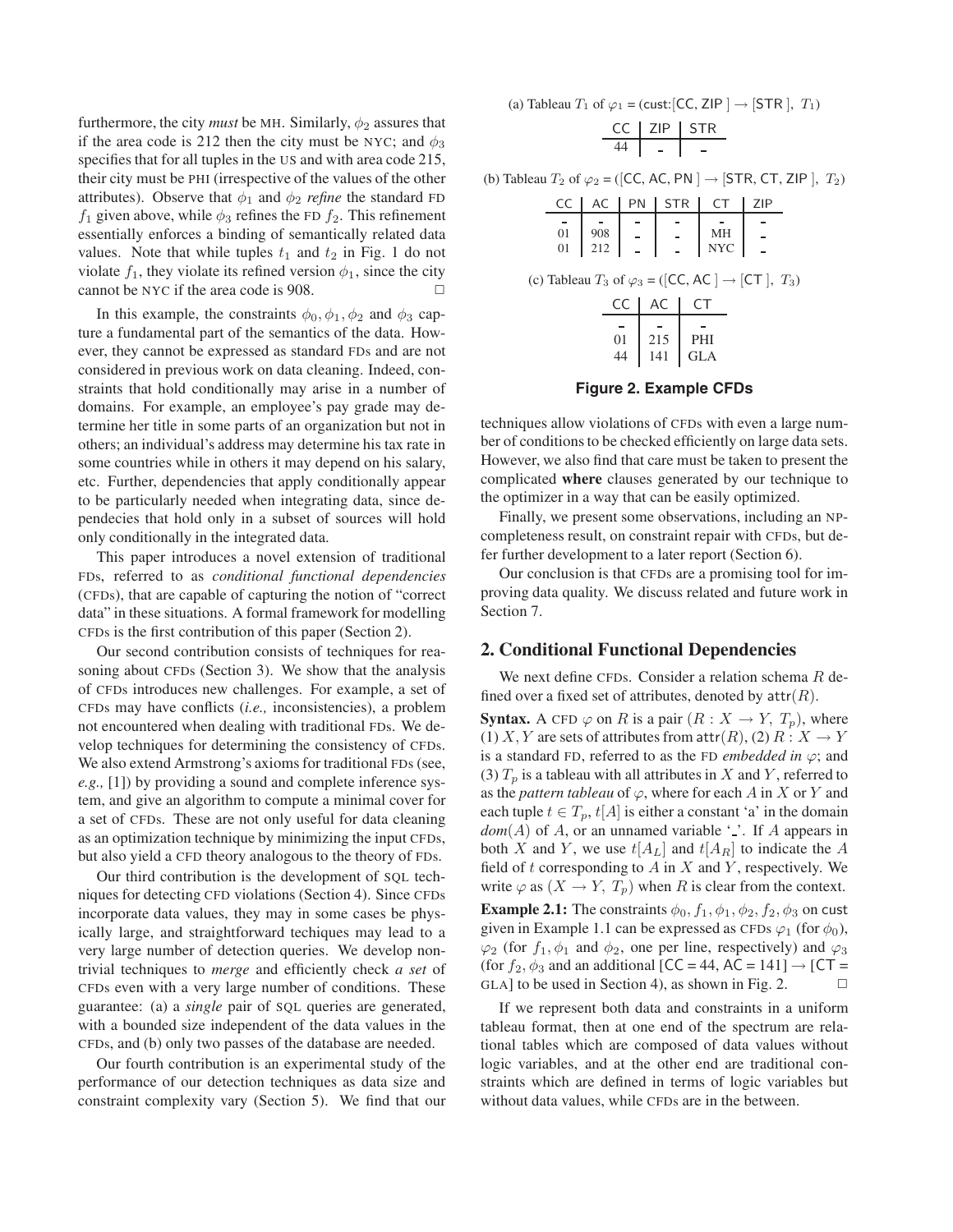**Semantics.** Intuitively, the pattern tableau  $T_p$  of  $\varphi$  refines the standard FD embedded in  $\varphi$  by enforcing the binding of semantically related data values. To define the semantics of  $\varphi$ , we first introduce a notation. For a pattern tuple  $t_c$  in  $T_p$ , we define an instantiation mapping  $\rho$  to be a mapping from  $t_c$  to a *data tuple* with no variables, such that for each attribute A in  $X \cup Y$ , if  $t_c[A]$  is '\_',  $\rho$  maps it to a constant in  $dom(A)$ , and if  $t_c[A]$  is a constant 'a',  $\rho$  maps it to the *same* value '*a*'. For example, for  $t_c[A, B] = (a, 0)$ , one can define an instantiation  $\rho$  such that  $\rho(t_c[A, B]) = (a, b)$ , which maps  $t_c[A]$  to itself and  $t_c[B]$  to a value b in  $dom(B)$ .

A data tuple t is said to *match* a pattern tuple  $t_c$ , denoted by  $t \approx t_c$ , if there is an instantiation  $\rho$  such that  $\rho(t_c) = t$ . For example,  $t[A, B] = (a, b) \approx t_c[A, B] = (a, \_).$ 

A relation *I* of *R satisfies* the CFD  $\varphi$ , denoted by  $I \models \varphi$ , if for *each pair* of tuples  $t_1, t_2$  in the relation  $I$ , and for *each* tuple  $t_c$  in the pattern tableau  $T_p$  of  $\varphi$ , if  $t_1[X] = t_2[X] \asymp$  $t_c[X]$ , then  $t_1[Y] = t_2[Y] \approx t_c[Y]$ . That is, if  $t_1[X]$  and  $t_2[X]$  are equal and in addition, they both match the pattern  $t_c[X]$ , then  $t_1[Y]$  and  $t_2[Y]$  must also be equal to each other and both match the pattern  $t_c[Y]$ . Moreover, if  $\Sigma$  is a set of CFDs, we write  $I \models \Sigma$  if  $I \models \varphi$  for *each* CFD  $\varphi \in \Sigma$ .

**Example 2.2:** The cust relation in Fig. 1 satisfies  $\varphi_1$  and  $\varphi_3$  of Fig. 2. However, it does not satisfy  $\varphi_2$ . Indeed, tuple  $t_1$  violates the pattern tuple  $t_c = (01, 908, \dots, MH, \dots)$ in tableau  $T_2$  of  $\varphi_2$ :  $t_1$ [CC, AC, PN] =  $t_1$ [CC, AC, PN]  $\asymp$  $(01, 908, \_)$ , but  $t_1$ [STR, CT, ZIP]  $\nless$  ( $\_$ , MH,  $\_$ ) since  $t_1$ [CT] is NYC rather than MH; similarly for  $t_2$ is NYC rather than MH; similarly for  $t_2$ .

This example tells us that while violation of a standard FD requires *two* tuples, a *single* tuple may violate a CFD.

Two special cases of CFDs are worth mentioning. First, a standard FD  $X \to Y$  can be expressed as a CFD  $(X \to Y)$  $Y, T_p$ ) in which  $T_p$  contains a single tuple consisting of ' ' only. For example, if we let  $T_3$  of  $\varphi_3$  in Fig. 2 contain only  $($ ,  $\Box$ ,  $\Box$ ), then it is the CFD representation of the FD  $f_2$ given in Example 1.1. Second, an instance-level FD  $X \to Y$ studied in [13] is a special CFD  $(X \to Y, T_p)$ , where  $T_p$ consists of a single tuple consisting of only data values.

# **3 Basic Properties of CFDs**

Having seen that CFDs are an extension of standard FDs, it is natural to ask whether or not we can still effectively reason about CFDs along the same lines as their FD counterpart. Is there an inference system, analogous to Armstrong's Axioms for FDs, to effectively determine whether or not a set of CFDs implies (entails) another CFD? Does a set of CFDs make sense, *i.e.,* are the CFDs consistent?

These questions are not only fundamental to CFDs, but are also important for data cleaning. Indeed, if an input set Σ of CFDs is found inconsistent, then there is *no need* to check (validate) the CFDs against the data at all. Further, it helps the user discover errors in CFD specification. When  $\Sigma$ is consistent, an effective implication analysis would allow

us to find a *minimal cover*  $\Sigma_{mc}$  of  $\Sigma$  that is equivalent to Σ but contains no redundant CFDs, patterns or attributes; it is typically more efficient to use  $\Sigma_{mc}$  instead of  $\Sigma$  when detecting and removing inconsistencies from the data.

We answer these questions in this section. We show that as opposed to standard FDs, a set of CFDs can be inconsistent. Furthermore, the implication analysis for CFDs is more complicated than their FD counterpart. However, we show that in many practical cases the consistency of a set of CFDs can be determined efficiently. We also provide a sound and complete inference system for the implication analysis of CFDs, which is analogous to but is more involved than Armstrong's Axioms for FDs. Based on these we present a technique for computing a minimal cover of a set of CFDs.

## **3.1 Consistency of CFDs**

One can specify any set of standard FDs, without worrying about consistency. This is no longer the case for CFDs.

**Example 3.1:** Consider CFD  $\psi_1 = (R : [A] \rightarrow [B], T_1)$ , where  $T_1$  consists of two pattern tuples  $( \_ , b )$  and  $( \_ , c )$ . Then no nonempty instance I of R can possibly satisfy  $\psi_1$ . Indeed, for any tuple  $t$  in  $I$ , while the first pattern tuple says that  $t[B]$  must be b no matter what value  $t[A]$  has, the second pattern requires  $t[B]$  to be c.

Now assume that  $dom(A)$  is bool. Consider two CFDs  $\psi_2 = ([A] \rightarrow [B], T_2)$  and  $\psi_3 = ([B] \rightarrow [A], T_3)$ , where  $T_2$  has two patterns (true,  $b_1$ ), (false,  $b_2$ ), and  $T_3$  contains ( $b_1$ , false) and ( $b_2$ , true). While  $\psi_2$  and  $\psi_3$  can be separately satisfied by a nonempty instance, there exists no nonempty instance I such that  $I \models {\psi_2, \psi_3}$ . Indeed, for any tuple t in I, no matter what Boolean value  $t[A]$  has,  $\psi_2$  and  $\psi_3$ together force  $t[A]$  to take the other value from the finite domain bool. This tells us that attributes with a finite domain may complicate the consistency analysis.  $\Box$ may complicate the consistency analysis.

The *consistency problem for* CFD*s* is to determine, given a set  $\Sigma$  of CFDs defined on a relation schema  $R$ , whether there exists a nonempty instance I of R such that  $I \models \Sigma$ .

This is a nontrivial problem that is not encountered when dealing with standard FDs. It is intractable (by reduction from the non-tautology problem), due to finite-domain attributes involved in CFDs which, as Example 3.1 shows, complicate the consistency analysis.

**Theorem 3.1:** *The consistency problem is* NP-*complete.* □

For data cleaning in practice, the relation schema is often fixed, and only CFDs vary and are treated as the input. To this end we develop an efficient algorithm for checking the consistency of a given set of CFDs, by generalizing the chase process for FDs (see, *e.g.,* [1] for chase).

**Theorem 3.2:** *Given any set* Σ *of* CFD*s on a relation schema*  $R$ *, the consistency of*  $\Sigma$  *can be determined in* O(|Σ| <sup>2</sup>) *time, if either the schema* R *is predefined, or no attributes in*  $\Sigma$  *have a finite domain.*  $\square$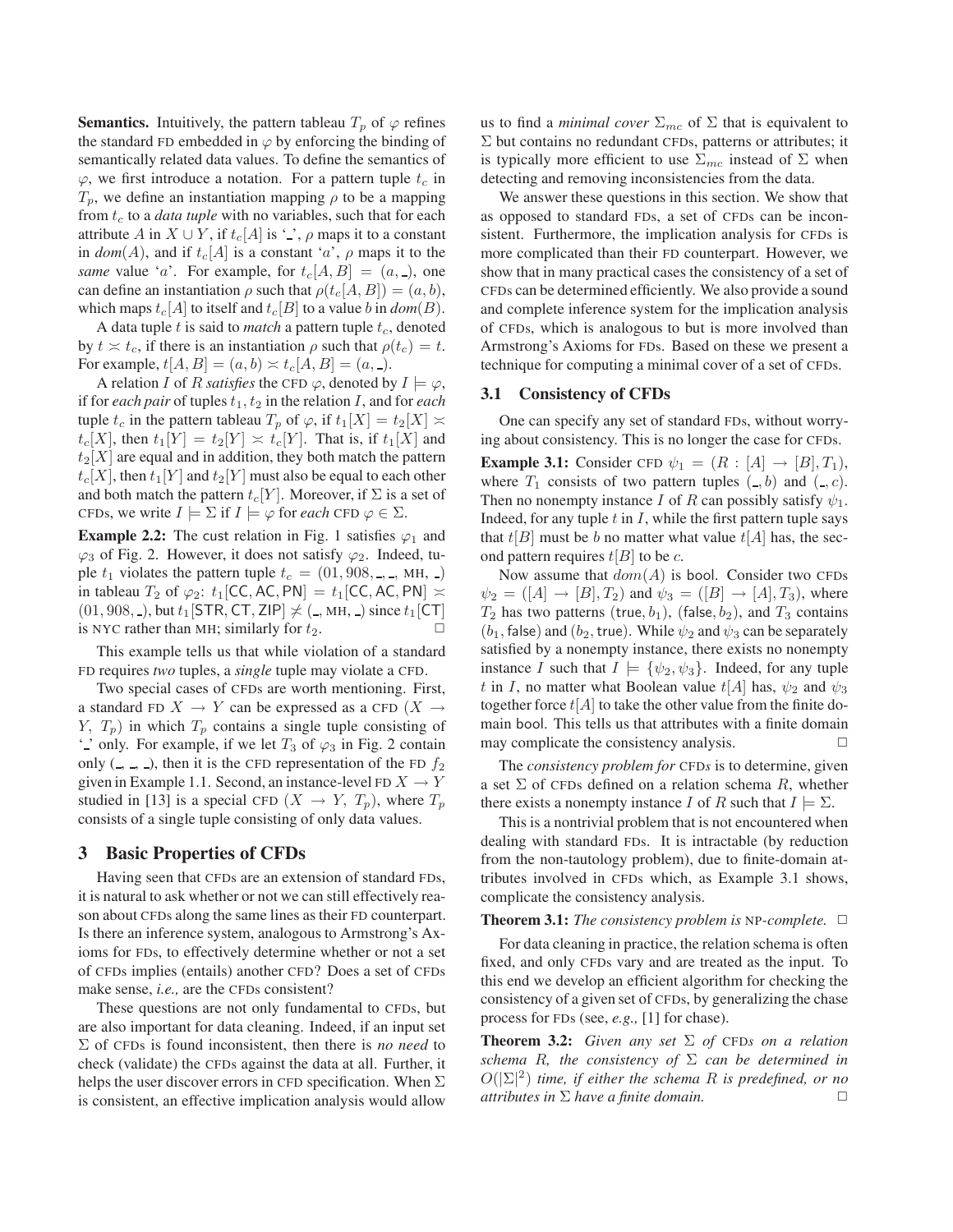- FD1: If  $A \in X$ , then  $(X \to A, t_p)$ , where  $t_p[B] = '$  for all  $B \in X \cup \{A\}.$
- FD2: If  $(R : X \rightarrow A, t_p)$  and  $B \in \text{attr}(R)$ , then  $(R : X \rightarrow A, t_p)$  $[X, B] \rightarrow A$ ,  $t'_p$ , where  $t'_p[B] = '$  and  $t'_p[C] = t_p[C]$ for each  $C \in X \cup \{A\}.$
- FD3: If (1)  $(X \rightarrow A_i, t_i)$  such that  $t_i[X] = t_j[X]$  for all  $i, j \in [1, k], (2) ([A_1, \ldots, A_k] \rightarrow B, t_p)$  and moreover, (3)  $(t_1[A_1],...,t_k[A_k]) \preceq t_p[A_1,...,A_k]$ , then  $(X \to B, t'_p)$ , where  $t'_p[X] = t_1[X]$  and  $t'_p[B] = t_p[B]$ .
- FD4: If  $([B, X] \rightarrow A, t_p)$ ,  $t_p[B] = '$ , and  $t_p[A]$  is a constant, then  $(X \to A, t_p')$ , where  $t_p'[X \cup \{A\}] = t_p[X \cup \{A\}]$ .
- FD5: If  $([B, X] \rightarrow A, t_p)$  and  $t_p[B] = ' \cdot ]$ , then  $([B, X] \rightarrow$  $(A, t'_p)$ , where  $t'_p[C] = t_p[C]$  for each  $C \in X \cup \{A\} - \{B\}$ , and  $t'_p[B] = 'b'$  for some ' $b' \in dom(B)$ .
- FD6: If  $(X \to A, t_p)$  and  $t_p[A] = 'a'$ , then  $(X \to A, t'_p)$ , where  $t'_{p}[A] = '$  and  $t'_{p}[X] = t_{p}[X]$ .
- FD7: If (1)  $\Sigma \vdash_{\mathcal{I}} ([X, B] \rightarrow A, t_i)$  for  $i \in [1, k]$ , (2) dom $(B) =$  $\{b_1,\ldots,b_k,b_{k+1},b_m\}$ , and  $(\Sigma, B = b_l)$  is not consistent except for  $l \in [1, k]$ , and (3) for  $i, j \in [1, k]$ ,  $t_i[X] =$  $t_j[X]$ , and  $t_i[B] = b_i$ , then  $\Sigma \vdash_{\mathcal{I}} ([X, B] \to A, t_p)$  where  $t_p[B] = '$  and  $t_p[X] = t_1[X]$ .
- FD8: If  $B \in \text{attr}(R)$ ,  $\text{dom}(B) = \{b_i | i \in [1, m]\}$ , and  $(\Sigma, B = b_l)$  is consistent only for  $b_1$ , then  $\Sigma \vdash_{\mathcal{I}} (R :$  $B \to B, (-, b_1)).$

#### **Figure 3. Inference Rules for CFDs**

## **3.2 An Inference System for CFDs**

Armstrong's Axioms for FDs are found in almost every database textbook, and are fundamental to the implication analysis of FDs. We next provide an inference system for CFDs, analogous to Armstrong's Axioms for FDs.

The *implication problem for* CFD*s* is to determine, given a set  $\Sigma$  of CFDs and a single CFD  $\varphi$  on a relation schema R, whether or not  $\Sigma$  entails  $\varphi$ , denoted by  $\Sigma \models \varphi$ , *i.e.*, whether or not for all instances I of R, if  $I \models \Sigma$  then  $I \models \varphi$ .

Two sets  $\Sigma_1$  and  $\Sigma_2$  of CFDs are *equivalent*, denoted by  $\Sigma_1 \equiv \Sigma_2$ , if for any instance  $I, I \models \Sigma_1$  iff  $I \models \Sigma_2$ .

For the implication analysis of CFDs, we provide a set of inference rules, denoted by  $\mathcal{I}$ , in Fig. 3. To simplify the discussion we consider CFDs of the form  $(R : X \to A, T_p)$ , where A is a single attribute and  $T_p$  consists of a single pattern tuple  $t_p$ , written as  $(R : X \rightarrow A, t_p)$ . This does not lose generality since a CFD of the general form  $\varphi =$  $(R : X \rightarrow Y, T_p)$  is equivalent to a set  $\Sigma_{\varphi}$  of CFDs of the form above such that for each  $A \in Y$  and  $t_p \in T_p$ ,  $(R: X \to A, t_p[X \cup A])$  is in  $\Sigma_{\varphi}$ . That is,  $\Sigma_{\varphi} \equiv \varphi$ .

Given a finite set  $\Sigma \cup {\varphi}$  of CFDs, we use  $\Sigma \vdash_{\mathcal{I}} \varphi$  to denote that  $\varphi$  is provable from  $\Sigma$  using  $\mathcal{I}$ .

**Example 3.2:** Consider a set  $\Sigma$  of CFDs consisting of  $\psi_1$  =  $(A \rightarrow B, (-, b))$  and  $\psi_2 = (B \rightarrow C, (-, c))$ , and a single CFD  $\varphi = (A \rightarrow C, (a, .))$ , all defined on the same relation schema. Then  $\Sigma \vdash_{\mathcal{I}} \varphi$  can be proved as follows:

| $(1) (A \rightarrow B, (-, b))$ | $\psi_1$              |   |
|---------------------------------|-----------------------|---|
| $(2)$ $(B \to C, (-, c))$       | $\psi_2$              |   |
| $(3) (A \rightarrow C, (-, c))$ | $(1)$ , $(2)$ and FD3 |   |
| $(4) (A \to C, (a, c))$         | $(3)$ and FD5         |   |
| $(5) (A \rightarrow C, (a,$     | $(4)$ and FD6         | п |

The theorem below tells us that analogous to Armstrong's Axioms for FDs, the inference rules of  $I$  characterize the implication analysis of CFDs, *i.e.,* for any set Σ of CFDs and a single CFD  $\varphi$ , if  $\Sigma \models \varphi$  then  $\Sigma \vdash_{\mathcal{I}} \varphi$  (completeness), and vice versa (soundness).

**Theorem 3.3:** *The inference system* I *is sound and complete for implication of* CFD*s*.

While the rules FD1, FD2 and FD3 in  $\mathcal I$  are extensions of Armstrong's Axioms for FDs, FD4—FD8 do not find a counterpart in Armstrong's Axioms. Below we briefly illustrate the inference rules in  $\mathcal{I}$ .

FD1 and FD2 extend Armstrong's Axioms reflexivity and augmentation, respectively, and are self-explanatory. A subtle issue arises when  $B = A$ , when B appears in both the LHS and RHS of the embedded FD  $[X, B] \rightarrow A$ . If so, we use  $t'_p[B_L] = '$  instead of  $t'_p[B] = '$  is to refer to the B attribute in  $[X, B]$  (recall from Section 2 that in a tuple  $t_p$ , the occurrences of  $B$  in the LHS and RHS can be distinguished by using  $t_p[B_L]$  and  $t_p[B_R]$ , respectively).

FD3 extends transitivity of Armstrong's Axioms. To cope with pattern tuples which are not found in FDs, it employs an order relation  $\preceq$ , defined as follows. For a pair  $\eta_1, \eta_2$  of constants or '-', we say that  $\eta_1 \preceq \eta_2$  if either  $\eta_1 = \eta_2 = a$  where a is a constant, or  $\eta_2 = \cdot$ . The  $\preceq$  relation is naturally extended to pattern tuples. For instance,  $(a, b) \preceq (-, b)$ . Intuitively, the use of  $\preceq$  in FD3 assures that  $(t_1[A_1],\ldots,t_k[A_k])$  is in the "scope" of  $t_p[A_1,\ldots,A_k],$ *i.e.*, the pattern  $t_p[A_1,\ldots,A_k]$  is applicable. In Example 3.2, FD3 can be applied because  $t_1[B] = b \preceq t_2[B] =$ , where  $t_1, t_2$  are the pattern tuples in  $\psi_1, \psi_2$ , respectively.

FD4 tells us that for a CFD  $\varphi = ([B, X] \rightarrow A, t_p)$ , if  $t_p[B] = \mathcal{L}$  and  $t_p[A]$  is a constant 'a', then it can be simplified by dropping the  $B$  attribute from the LHS of the embedded FD. To see this, consider a relation I and *any* tuple t in I. Note that since  $t_p[B] = \prime$ , if  $t[X] \asymp t_p[X]$  then  $t[B,X] \approx t_p[B,X]$  and  $t[A]$  has to be a regardless of what value  $t[B]$  has. Thus  $\varphi$  entails  $(X \to A, t_p)$ .

FD5 says that in a CFD  $\varphi = ([B, X] \rightarrow A, t_p)$  one can substitute a constant b for '.' in  $t_p[B]$ . To see this, consider a relation I and any tuples  $t_1, t_2$  in I. If  $t_1[X] = t_2[X] \approx$  $t'_p[X]$  and moreover,  $t'_p[B] = t_1[B] = t_2[B] = b$ , then certainly  $t_1[B,X] = t_2[B,X] \approx t_p[B,X]$ , and hence  $\varphi$ still applies. Thus  $\varphi$  implies  $([B, X] \to A, t_p^{\prime})$ .

FD6 tells us that in a CFD  $\varphi = ([B, X] \rightarrow A, t_p)$  we can substitute '.' for a constant a in  $t_p[A]$ . This is because, for any tuples  $t_1, t_2$  in a relation I, if  $t_1[A] = t_2[A] \times t_p[A] =$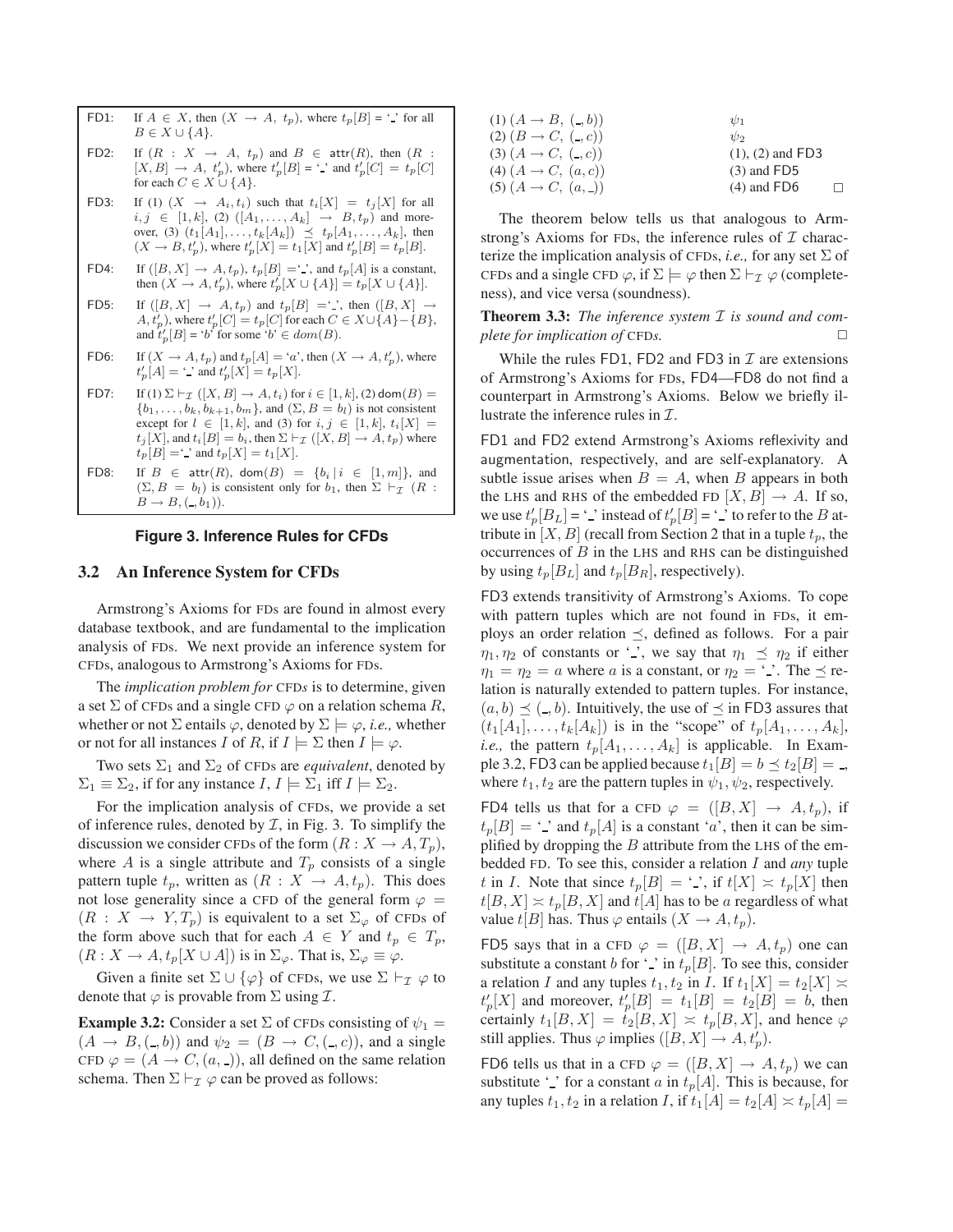*a*, then  $t_1[A] = t_2[A] \times t'_p[A] = '$ . Thus  $\varphi \models ([B, X] \rightarrow$  $A, t'_p$ ). Example 3.2 shows how FD6 is applied.

FD7 and FD8 deal with attributes of finite domains, which are not an issue for standard FDs since FDs have no pattern tuples. They are given *w.r.t.* a set  $\Sigma$  of CFDs. Specifically one needs to determine, given  $\Sigma$  on a relation schema R, an attribute B in  $\text{attr}(R)$  with a finite domain and a constant  $b \in dom(B)$ , whether or not there exists an instance I of R such that  $I \models \Sigma$  and moreover, there is a tuple t in I such that  $t[B] = b$ . We say that  $(\Sigma, B = b)$  is *consistent* if and only if such an instance  $I$  exists. That is, since the values of  $B$  have finitely many choices, we need to find out for which  $b \in dom(B)$ ,  $\Sigma$  and  $B = b$  make sense when put together. For example, consider the set  $\Sigma = {\psi_2, \psi_3}$ given in Example 3.1, and the bool attribute <sup>A</sup>. Then neither  $(\Sigma, A = \text{true})$  nor  $(\Sigma, A = \text{false})$  is consistent.

FD7 says that for an attribute  $B$  of a finite domain and *w.r.t.* a given set  $\Sigma$  of CFDs, if  $\Sigma \vdash_{\mathcal{I}} (X \rightarrow A, t_i)$  when  $t_i[B]$  ranges over all  $b \in dom(B)$  such that  $(\Sigma, B = b)$ is consistent, then  $t_i[B]$  can be "upgraded" to '.'. That is, for any instance I, if  $I \models \Sigma$ , then  $I \models (X \rightarrow A, t_p)$ , where  $t_p[B] = \dot{\cdot}$ . This is because for all sensible values of  $dom(B)$  that '.' in  $t_p[B]$  may take,  $I \models (X \rightarrow A, t_i)$ .

FD8 handles a special case: *w.r.t.* a given set  $\Sigma$  of CFDs and for an attribute B of a finite domain, if there is a *unique value*  $b \in dom(B)$  such that  $(\Sigma, B = b)$  is consistent, then for any instance I, if  $I \models \Sigma$ , we have that  $t[B] = b$  for each tuple t in I; this can be expressed as a CFD  $(B \to B, (-, b))$ .

From these one can see that due to the richer semantics of CFDs,  $I$  is more complicated than Armstrong's Axioms. It is thus not surprising that the implication analysis of CFDs is more intriguing than their standard FD counterpart. The intractability of the theorem below is verified by reduction from the non-tautology problem to the complement of the implication problem.

## **Theorem 3.4:** *The implication problem for* CFD*s is co*NP*complete.* □

The good news is that when the relation schema is predefined as commonly found in data cleaning applications, the implication analysis of CFDs can be conducted efficiently, as stated by the next theorem. The implication checking algorithm is based on a generalization of the chase process for FD implication.

**Theorem 3.5:** *Given a set*  $\Sigma$  *of* CFD*s and a single* CFD  $\varphi$  *defined on a schema R, whether or not*  $\Sigma \models \varphi$  *can be decided in*  $O((|\Sigma| + |\varphi|)^2)$  *time, if either the schema R is predefined, or no attributes in*  $\Sigma$  *have a finite domain.*  $\square$ 

### **3.3 Computing Minimal Covers of CFDs**

As an application of consistency and implication analyses of CFDs, we present an algorithm for computing a miniInput: A set  $\Sigma$  of CFDS. Output: A minimal cover of  $\Sigma$ .

```
1. if \Sigma is not consistent
2. then return ∅;
```

```
3. for each CFD \varphi = (X \to A, t_p) \in \Sigma<br>4. for each attribute B \in Xfor each attribute B \in X
```

```
5. if \Sigma \models (X - {B} \rightarrow A, (t_p[X - {B}], t_p(A)))
```

```
6. then \Sigma := \Sigma - {\varphi} \cup \{ (X - {B} \rightarrow A, (t_p[X - {B}], t_p(A))) \};7. mincover := \Sigma:
```

```
8. for each CFD \varphi = (X \rightarrow A, t_p) \in \Sigma
```
9. **if**  $\Sigma - {\varphi} \models \varphi$ 

10. **then** remove  $\varphi$  from *mincover*;

11. **return** *mincover*;

#### **Figure 4. Algorithm** MinCover

mal cover  $\Sigma_{mc}$  of a set  $\Sigma$  of CFDs. The cover  $\Sigma_{mc}$  is equivalent to  $\Sigma$  but does not contain redundancies, and thus is often smaller than  $\Sigma$ . Since the costs of checking and repairing CFDs are dominated by the size of the CFDs to be checked along with the size of the relational data, a nonredundant and smaller  $\Sigma_{mc}$  typically leads to less validating and repairing costs. Thus finding a minimal cover of input CFDs serves as an optimization strategy for data cleaning.

A *minimal cover*  $\Sigma_{mc}$  of a set  $\Sigma$  of CFDs is a set of CFDs such that (1) each CFD in  $\Sigma_{mc}$  is of the form  $(R : X \rightarrow$  $(A, t_p)$  as mentioned earlier, (2)  $\Sigma_{mc} \equiv \Sigma$ , (3) no proper subset of  $\Sigma_{mc}$  implies  $\Sigma_{mc}$ , and (4) for each  $\varphi = (R :$  $X \rightarrow A$ ,  $t_p$ ) in  $\Sigma_{mc}$ , there exists no  $\varphi = (R : X' \rightarrow$ A,  $t_p[X' \cup A]$  in  $\Sigma_{mc}$  such that  $X \subset X'$ . Intuitively,  $\Sigma_{mc}$ contains no redundant CFDs, attributes or patterns.

**Example 3.3:** Let  $\Sigma$  consist of  $\psi_1, \psi_2$  and  $\varphi$  given in Example 3.2. A minimal cover  $\Sigma_{mc}$  of  $\Sigma$  consists of  $\psi'_1$  =  $(\emptyset \rightarrow B, (b))$  and  $\psi'_2 = (\emptyset \rightarrow C, (c))$ . This is because (1)  $\{\psi_1, \psi_2\}$   $\models \varphi$  (Example 3.2), (2)  $\psi_1$  can be simplified to  $\psi'_1$  by removing the redundant attribute A (by the rule FD4 in *I*), and (3) similarly,  $\psi_2$  can be simplified to  $\psi'_2$ .

We give an algorithm, MinCover, for computing a minimal cover in Fig. 4. It is an extension of its standard FD counterpart [14]. First, MinCover checks whether or not  $\Sigma$ is consistent (lines 1-2). If  $\Sigma$  is consistent, it proceeds to remove redundant attributes in the CFDs of  $\Sigma$  (lines 3–6). We use  $(t_p[X - \{B\}], t_p(A))$  to denote the pattern tuple  $t'_p$  such that  $t'_p[A] = t_p[A]$  and  $t'_p[C] = t_p[C]$  for each  $\tilde{C} \in X - \{B\}$ . Next, it removes redundant CFDs from  $\Sigma$ (lines 8–10). From Theorems 3.2 and 3.5 it follows that MinCover is able to compute a minimal cover efficiently when the schema is predefined, in  $O(|\Sigma|^3)$  time.

## **4 Detecting CFD Violations**

A first step for data cleaning is the efficient detection of constraint violations in the data. In this section we develop techniques to detect violations of CFDs. Given an instance I of a relation schema R and a set  $\Sigma$  of CFDs on R, it is to find all the *inconsistent tuples* in I, *i.e.,* the tuples that (perhaps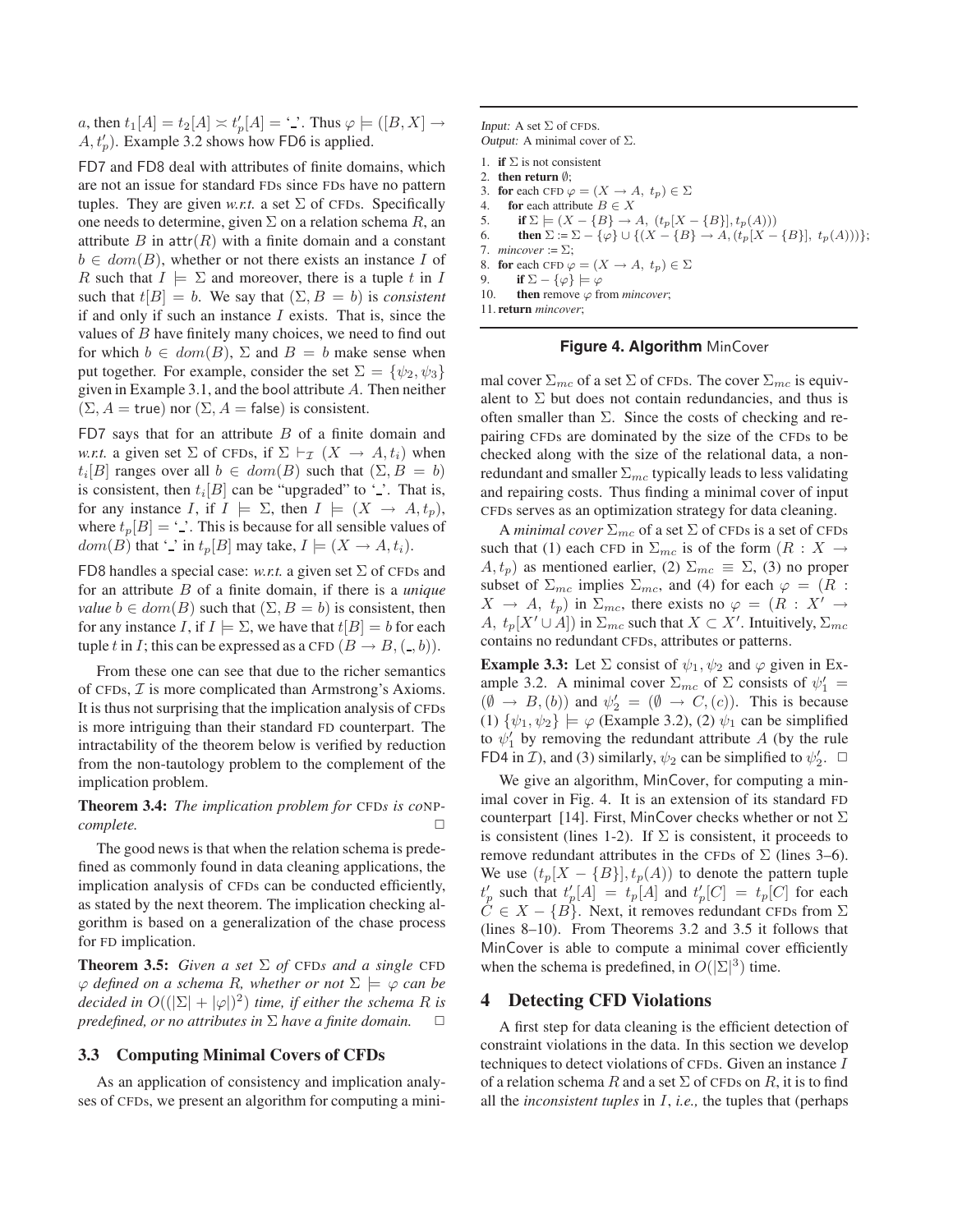- $Q^C_{\varphi}$ **select**  $t$  **from** cust  $t$ ,  $T_2$   $t_p$ **where**  $t[CC] \approx t_p[CC]$  AND  $t[AC] \approx t_p[AC]$  AND  $t$ [PN]  $\asymp t_p$ [PN] AND  $(t[STR] \nless t_p[STR]$  OR  $t[CT] \nless t_p[CT]$  OR  $t[ZIP] \nless t_p[ZIP]$ )  $Q_{\varphi_2}^V$ **select distinct**  $t[CC]$ ,  $t[AC]$ ,  $t[PN]$  **from** cust  $t$ ,  $T_2$   $t_p$
- **where**  $t[CC] \n\asymp t_p[CC]$  AND  $t[AC] \n\asymp t_p[AC]$  AND  $t[PN] \n\asymp t_p[PN]$ **group by**  $t[CC]$ ,  $t[AC]$ ,  $t[PN]$ **having** count(**distinct** t[STR], t[CT], t[ZIP])> 1

# Figure 5. SQL queries for checking CFD  $\varphi_2$

together with other tuples in I) violate some CFD in  $\Sigma$ . We first provide an SQL technique for finding violations of a single CFD, and then generalize it to validate multiple CFDs.

# **4.1 Checking a Single CFD with SQL**

Consider a CFD  $\varphi = (X \rightarrow Y, T_p)$ . The following two SQL queries suffice to find the tuples that violate  $\varphi$ :

- $Q^C_{\alpha}$ **select** t **from** R t,  $T_p t_p$ **where**  $t[X_1] \asymp t_p[X_1]$  AND ... AND  $t[X_n] \asymp t_p[X_n]$  AND  $(t[Y_1] \not\asymp t_p[Y_1]$  OR ... OR  $t[Y_n] \not\asymp t_p[Y_n])$
- $Q^V_{\alpha}$ select distinct  $t.X$  **from** R  $t$ ,  $T_p t_p$ **where**  $t[X_1] \simeq t_p[X_1]$  AND ... AND  $t[X_n] \simeq t_p[X_n]$ **group by**  $t.X$  **having** count(**distinct** Y) $> 1$

where  $X_i$  (resp.  $Y_i$ ) ranges over attributes in X (resp. Y);  $t[X_i] \approx t_p[X_i]$  is a short-hand for the SQL expression  $(t[X_i])$  $t_p[X_i]$  OR  $t_p[X_i] = '$ ), while  $t[Y_j] \not\asymp t_p[Y_j]$  is a shorthand for  $(t[Y_j] \neq t_p[Y_j]$  AND  $t_p[Y_j] \neq \cdot \cdot \cdot$ ).

Intuitively, detection is a two-step process, each conducted by a query. Initially, query  $Q_{\varphi}^{\overline{C}}$  detects *single-tuple* violations, *i.e.*, the tuples  $t$  in  $I$  that match some pattern tuple  $t_p \in T_p$  on the X attributes, but t does not match  $t_p$  in the Y attributes due to a *constant* value  $t_p[Y_i]$  different from value  $t[Y_i]$ . That is,  $Q_{\varphi}^C$  finds inconsistent tuples based on differences in the constants in the tuples and  $T_p$  patterns.

On the other hand, query  $Q_{\varphi}^{V}$  finds *multi-tuple* violations, *i.e.*, tuples  $t$  in  $\overline{I}$  for which there exists a tuple  $t'$  in I such that  $t[X] = t'[X]$  and moreover, both t and t' match a pattern  $t_p$  on the X attributes, but  $t[Y_j] \neq t'[Y_j]$  for some attribute  $Y_j$  in Y. Query  $Q_{\varphi}^V$  uses the **group by** clause to group tuples with the same value on  $X$  and it counts the number of distinct instantiations in  $Y$ . If there is more than one instantiation, then there is a violation. It catches both tuples  $t$  and  $t'$  mentioned above as violations, although it is possible that both *pass* the test of query  $Q_{\varphi}^C$ .

To be precise,  $Q_{\varphi}^{V}$  returns only the X attributes of inconsistent tuples (this is caused by the **group by** ). However, this has the advantage that the ouput is more concise than when we would return the complete tuples. Moreover, the complete tuples can be easily obtained from the result of the two queries by means of a simple SQL query.

**Example 4.1:** Recall CFD  $\varphi_2$  given in Fig. 2. Over a cust instance *I*, the SQL queries  $Q_{\varphi_2}^{\overline{C}}$  and  $Q_{\varphi_2}^{\overline{V}}$  shown in Fig. 5 determine whether or not I satisfies  $\varphi_2$ . Executing these queries over the instance of Fig. 1, it returns tuples  $t_1$ ,  $t_2$ (due to  $Q_{\varphi_2}^C$ ), and  $t_3$  and  $t_4$  (due to  $Q_{\varphi_2}^V$ ).

 $\varphi_4$  = (cust:[CC, AC, PN ]  $\rightarrow$  [STR, CT, ZIP ],  $T_4$ ), where  $T_4$  is <br>CC | AC | PN | STR | CT | ZIP

| $\epsilon$                                        |     | ΡN       | 5 I R    |            | 7 I D    |  |  |  |
|---------------------------------------------------|-----|----------|----------|------------|----------|--|--|--|
|                                                   |     |          |          |            |          |  |  |  |
| 01                                                | 908 |          |          | MH         |          |  |  |  |
| 01                                                | 212 |          |          | <b>NYC</b> |          |  |  |  |
|                                                   |     | $\omega$ | $\omega$ |            | $\omega$ |  |  |  |
| 01                                                | 215 | $\omega$ | $\omega$ | PHI        | $\omega$ |  |  |  |
| Figure 6. Merged $\varphi_2$ and $\varphi_3$ CFDs |     |          |          |            |          |  |  |  |

A salient feature of our SQL translation is that tableau  $T_p$ is treated an ordinary data table. Therefore, each query is bounded by the size of the embedded FD  $X \rightarrow Y$  in the CFD, and is *independent* of the size (and contents) of the (possibly large) tableau  $T_p$ .

## **4.2 Validating Multiple CFDs**

A naive way to validate a set  $\Sigma$  of CFDs is to use one query pair for each CFD  $\varphi$  in  $\Sigma$ . This approach requires  $2 \times |\Sigma|$  passes of the underlying relation. We next present an alternative approach that only requires two passes. The key idea is to generate a *single* query pair to check all the constrains in  $\Sigma$ . The proposed solution works in two phases. In its first phase, it performs a linear scan of all the tableaux belonging to CFDs in  $\Sigma$  and *merges* them, generating a single tableau called  $T_{\Sigma}$ . Intuitively, tableau  $T_{\Sigma}$  is such that it captures the constraints expressed by all the tableaux of the CFDs in  $\Sigma$ . Then, in its second phase, it generates a query pair that finds inconsistent tuples violating CFDs in  $\Sigma$ .

### **4.2.1 Merging Multiple CFDs**

Consider a set  $\Sigma$  which, without loss of generality, contains just two CFDs  $\varphi$  and  $\varphi'$  on R, where  $\varphi = (X \rightarrow Y, T)$  and  $\varphi' = (X' \to Y', T')$ . There are two main challenges for the generation of the merged tableau  $T_{\Sigma}$ . The first challenge is that tableaux  $T$  and  $T'$  may not be *union-compatible*, *i.e.,*  $X \neq X'$  or  $Y \neq Y'$ . We thus need to extend tableau T (resp. T') with all the attributes in  $Z = (X \cup Y) - (X' \cup Y')$ (resp.  $(X' \cup Y') - (X \cup Y)$  for T'). For each attribute A in Z and each tuple  $t_c$  in the original tableau T, we set the value of  $t_c[A]$  to be a *special symbol* denoted by ' $\omega$ ', which denotes intuitively a *don't care* value. After this extension, the resulted tableaux are union-compatible. Then, tableau  $T_{\Sigma}$  is defined to be their union. Figure 6 shows how the CFDs  $\varphi_2$  and  $\varphi_3$  of Fig. 2 can be made union-compatible.

Given the presence of "@", we need to reformulate CFD satisfaction. Consider a tuple  $t_c[X, Y]$  in a tableau that includes ' $\mathcal{Q}$ '. We use  $X_{t_c}^{free}$  and  $Y_{t_c}^{free}$  to denote the subset of X and Y attributes of  $t_c$  that is '@'-free, *i.e.*, it has no '@' symbol. A relation I of R *satisfies* the CFD  $\varphi$ , denoted by  $I \models \varphi$ , if for *each pair* of tuples  $t_1, t_2$  in the relation  $I$ , and for *each* tuple  $t_c$  in the pattern tableau  $T_p$  of  $\varphi$ , if  $t_1[X_{t_c}^{free}] = t_2[X_{t_c}^{free}] \approx t_c[X_{t_c}^{free}]$ , then  $t_1[Y_t^{free}] = t_2[Y_t^{free}] \asymp t_c[Y_t^{free}].$ 

For the second challenge, consider the translation of a single CFD into an SQL query pair. Note that the translation assumes implicit knowledge of which attributes are in the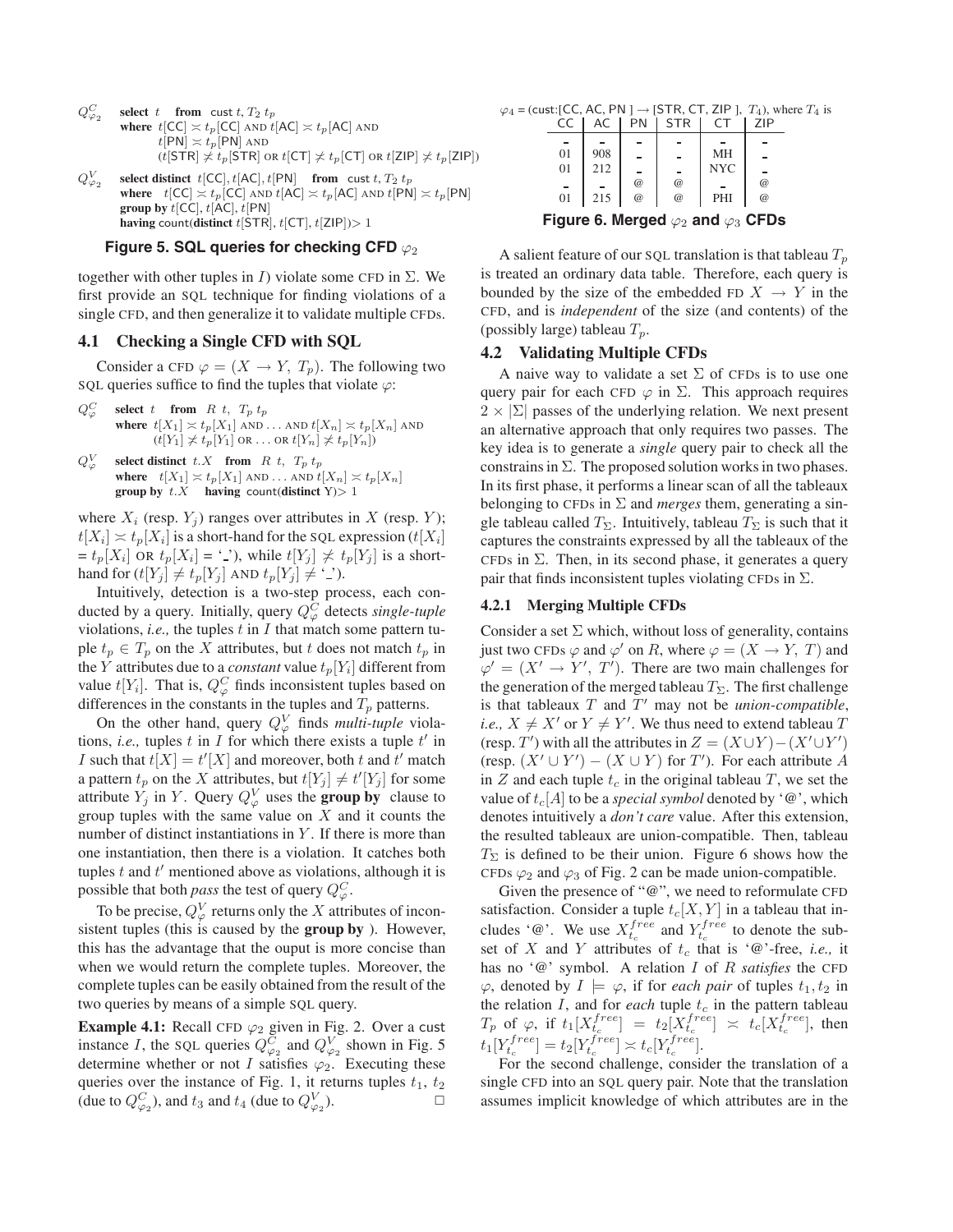| id |             |                            |                                 | id |                            |             |
|----|-------------|----------------------------|---------------------------------|----|----------------------------|-------------|
|    |             |                            | $^{\scriptsize\textregistered}$ |    |                            | $\circleda$ |
| 2  | 01          | 215                        | $\circleda$                     |    | PHI                        | $\circleda$ |
| 3  | 44          | 141                        | $\circleda$                     |    | <b>GLA</b>                 | $\circleda$ |
| 4  | $\circleda$ | $\circleda$                |                                 |    | $\circleda$                |             |
|    |             | (a) Tableau $T_{\Sigma}^X$ |                                 |    | (b) Tableau $T_{\Sigma}^Y$ |             |

**Figure 7.**  $T_{\Sigma}$  for CFDs  $\varphi_3$  and  $\varphi_5$ 

 $X$  and  $Y$  sets and treats the translation of each attribute set differently. Now, consider two simple CFDs on  $R$ , namely,  $\varphi = (A \rightarrow B, T)$  and  $\varphi' = (B \rightarrow A, T')$ . Suppose that we have made the tableaux of the CFDs union-compatible. One might want to take the union of these two tableaux to generate  $T_{\Sigma}$ . How can we translate tableau  $T_{\Sigma}$  into an SQL query pair? Clearly, we cannot directly use the translation given earlier since we do not know how to treat the join of an attribute like, say, A. Attribute A is in X for tuples coming from  $\varphi$ , while it is part of Y for tuples coming from  $\varphi'$ . Thus we need to distinguish the two sets of tuples and treat the translation of each set separately.

We accommodate this by splitting the tableau  $T$  of each CFD  $\varphi = (R : X \to Y, T)$  into two parts, namely,  $T^X$ and  $T<sup>Y</sup>$ , one tableau for the X and one for Y attributes of  $\varphi$ . Then, tableaux  $T_{\Sigma}^{X}$  (and similarly  $T_{\Sigma}^{Y}$ ) is generated by making all the  $T^X$  tableaux in  $\Sigma$  union-compatible. Note that an attribute can appear in both  $T_{\Sigma}^{X}$  and  $T_{\Sigma}^{Y}$ . To be able to restore pattern tuples from  $T_{\Sigma}^{X}$  and  $T_{\Sigma}^{Y}$ , we create a distinct *tuple id* t.id for each pattern tuple t, and associates it with the corresponding tuples in  $T_{\Sigma}^X$  and  $T_{\Sigma}^Y$ . For example, consider CFD  $\varphi_3$  shown in Fig. 2 and  $\varphi_5 =$  (cust : [CT]  $\rightarrow$  $[AC], T_5$ , where  $T_5$  consists of a single tuple  $($ ,  $)$ . Figure 7 shows their merged  $T_{\Sigma}^{X}$  and  $T_{\Sigma}^{Y}$  tableaux. Note that attributes CT and AC appear in both tableaux.

### **4.2.2 Query Generation**

During the second phase of our approach, we translate tableau  $T_{\Sigma}$  into a single SQL query pair. This translation, however, introduces new challenges. Recall that query  $Q^V_{\varphi}$ , for some CFD  $\varphi = (R : X \to Y, T)$ , requires a **group by** clause over all the X attributes. Now, consider tableau  $T_{\Sigma}^{\hat{X}}$ in Fig. 7. It is not hard to see that if we use the **group by** clause over all the attributes in  $T_{\Sigma}^{X}$ , we are not going to detect all (if any) inconsistencies since, for example, for the first three tuples in  $T_2^X$  the '@' in attribute CT indicates<br>that while detecting inconsistencies we should only group that, while detecting inconsistencies, we should only group by the first two attributes and ignore the value of attribute CT. Similarly for the last tuple in  $T_{\Sigma}^{X}$ , the '@' in attributes<br>CC and AC indicates that while detecting inconsistencies for CC and AC indicates that while detecting inconsistencies for these tuples, we should only consider the value of CT. The example suggests that our SQL query should change the set of **group by** attributes, based on the contents of each tuple. In what follows, we show how this can be achieved while still keeping the query size bounded by the size of the embedded FD  $X \rightarrow Y$  and *independent* of the size of the tableau. Central to our approach is the use of the **case** clause of SQL (supported by commercial DBMS like DB2).

Consider the merged tableaux  $T_{\Sigma}^{X}$  and  $T_{\Sigma}^{Y}$  from a set  $\Sigma$ of CFDs over a relation schema  $R$  and let  $I$  be an instance of R. Then, the following two SQL queries can be used to detect inconsistent tuples of I violating  $\varphi$ :

- $Q_{\Sigma}^C$  **select** t **from**  $R$  t,  $T_{\Sigma}^X$   $t_p^X$ ,  $T_{\Sigma}^Y$   $t_p^Y$ **where** $t_p^X$ .id =  $t_p^Y$ .id AND<br>**where** $t_p^X$ .id =  $t_p^Y$ .id AND  $t[X_1] \asymp t_p^X[X_1]$  and  $\ldots$   $t[X_n] \asymp t_p^X[X_n]$  and  $(t[Y_1] \not\asymp t_p^Y[Y_1] \text{ or } \dots t[Y_n] \not\asymp t_p^Y[Y_n])$
- $Q_{\Sigma}^V$ select distinct  $t^M.X$  from Macro  $t^M$ group by  $t^M.\boldsymbol{X}$ **having** count(**distinct** Y)> 1

where Macro is:

select (case  $t_{p}^{X}[X_i]$  when "@" then "@" else  $t[X_i]$  end )AS  $X_i \dots$ (**case**  $t_p^Y[Y_j]$  when "@" **then** "@" **else**  $t[Y_j]$  **end** )AS  $Y_j$  ...

- **from**  $R$   $t$ ,  $T_{\Sigma}^X t_p^X$ ,  $T_{\Sigma}^Y t_p^Y$ <br>where  $t_p^X$  .id =  $t_p^Y$  .id AND
	- $t[X_1] \asymp t_p^X[X_1]$  and ... and  $t[X_n] \asymp t_p^X[X_n]$

where  $t[X_i] \approx t_p[X_i]$  now accounts for the '@' and is a short-hand for  $(t[X_i] = t_p[X_i]$  OR  $t_p[X_i] = '$  OR  $t_p[X_i]$ = '@'), while  $t[Y_j] \not\asymp t_p[Y_j]$  is a short-hand for  $(t[Y_j] \neq$  $t_p[Y_j]$  AND  $t_p[Y_j] \neq \cdot \cdot$  AND  $t_p[Y_j] \neq \cdot \circledcirc$ ).

More specifically, query  $Q_{\Sigma}^{\check{C}}$  is similar in spirit to the SQL query that checks for inconsistencies of constants between the relation and the tableau, for a single CFD. The only difference is that now the query has to account for the presence of the '@ 'symbol in the tableau. Now, we turn our attention to relation Macro which is of the same sort as  $T_2^X$ <br>and  $T_1^Y$  (we rename attributes that appear in both tableaux and  $T_{\Sigma}^{Y}$  (we rename attributes that appear in both tableaux so as not to appear twice). Relation Marco is essentially the join on  $X$  of relation  $I$  with the result of the join on tuple id  $t.id$  of the two tableaux. The value of each attribute, for each tuple  $t^M$  in Marco, is determined by the **case** clause. In more detail,  $t^M[X_i]$  is set to be '@' if  $t_p^X[X_i]$  is '@', and is  $t[X_i]$  otherwise; similarly for  $t^M[Y_j]$ . Note that relation  $I$  is not joined on  $Y$  with the tableaux. Thus if for some tuple t with  $t[X] \asymp t_p^X[X]$ , there exists an attribute  $Y_j$  with  $t_p^Y[Y_j]$  a constant and  $t[Y_j] \neq t_p^Y[Y_j]$  (*i.e.*, *t* is inconsistent *w.r.t.*  $t_p$ ) then  $t^M[Y_j]$  is set to be  $t[Y_j]$ . This creates no problems since this inconsistent tuple is already detected by  $Q_{\Sigma}^C$ .

Intuitively, Macro considers each tuple in the tableau, and uses it as a *mask* over the tuples of the relation. If the tableau tuple indicates a *don't care* value for an attribute, all the (possibly different) attribute values in the relation tuples are masked and replaced by an '@' in Macro. Figure 8 shows the result of joining the fourth tuple of tableaux  $T_{\Sigma}^X$ and  $T_{\Sigma}^{Y}$  in Fig. 7 with the cust relation of Fig. 1. Note<br>that the query masks the attributes values of CC and AC that the query masks the attributes values of CC and AC. This masking allows the subsequent **group by** over  $X$  to essentially consider, for each tuple, only the subset of X that does not have any *don't care* values. Note that although  $X = \{CC, AC, CT\}$ , the **group by** by query  $Q_{\Sigma}^{V}$  essentially<br>performs a **group by** over only attribute  $CT$ . The query performs a **group by** over *only* attribute CT. The query returns the NYC tuples which violate  $\varphi_5$ .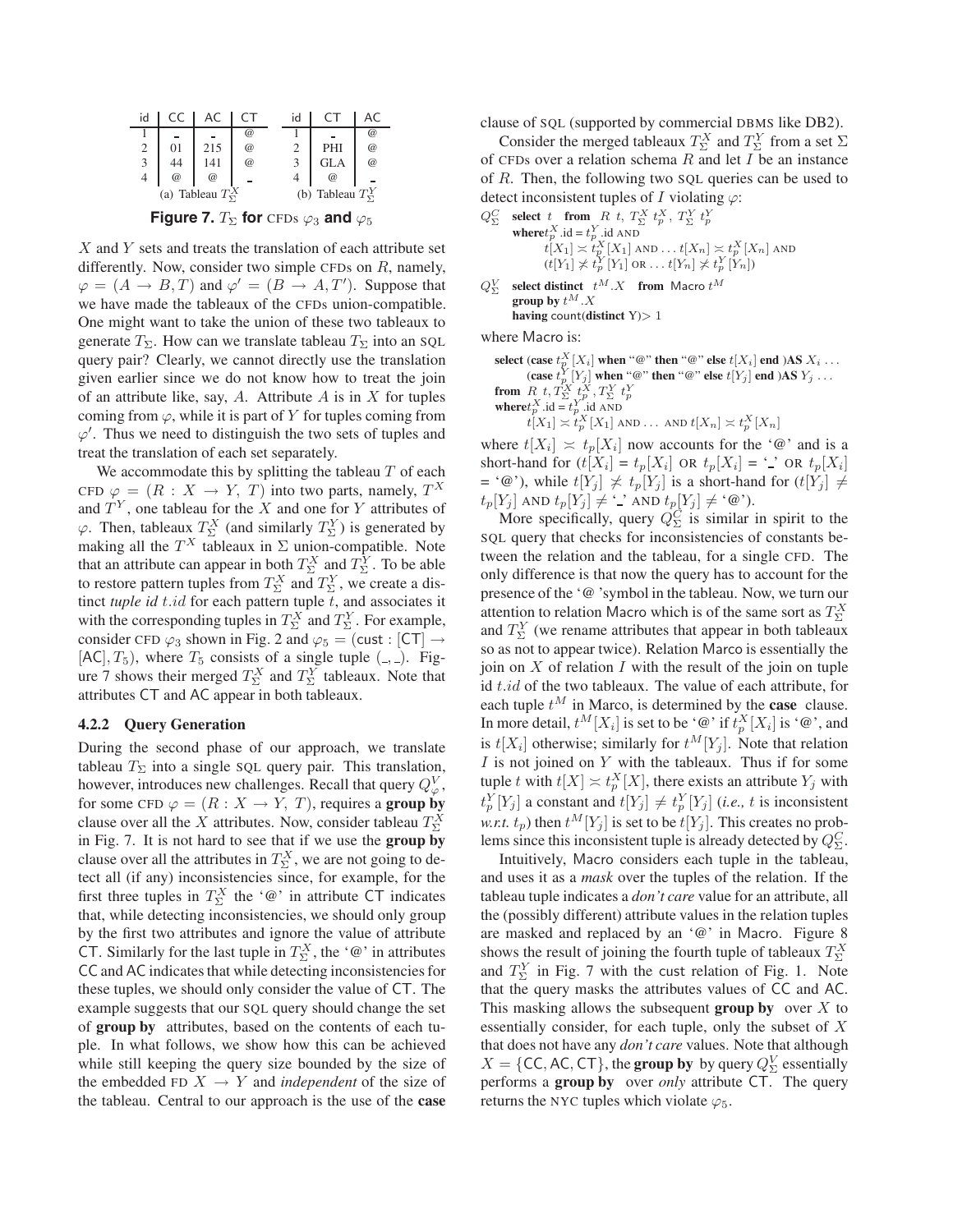| CC          |             |            |            | AC' |
|-------------|-------------|------------|------------|-----|
| $\circleda$ | $\circleda$ | <b>NYC</b> | $^{\circ}$ | 908 |
| $\circleda$ | $\circleda$ | <b>NYC</b> | @          | 212 |
| $\circleda$ | $\circleda$ | PHI        | $^{\circ}$ | 215 |
| @           | $\omega$    | EDI        | @          | 131 |

**Figure 8. Marco relation instance**

In this way we generate a *single pair* of SQL queries to validate a *set*  $\Sigma$  of CFDs, while guaranteeing that the queries are bounded by the size of the embedded FDs in Σ, *independent* of the size of the tableaux in Σ. Furthermore, to validate  $\Sigma$  only two passes of the database is required.

# **5 Experimental Study**

In this section, we present our findings about the performance of our schemes for detecting CFD violations over a variety of data sizes, and number and complexity of CFDs.

**Setup:** For the experiments, we used DB2 on an Apple Xserve with 2.3GHz PowerPC dual CPU and 4GB of RAM.

**Data:** Our experiments used an extension of the relation in Fig. 1. Specifically, the relation used models individual's tax-records and includes 8 additional attributes, namely, the state ST a person resides in, her marital status MR, whether she has dependents CH, her salary SA, tax rate TX on her salary, and 3 attributes recording tax exemptions, based on marital status and the existence of dependents.

To populate the relation we collected real-life data: the zip and area codes for major cities and towns for all US states. Further, we collected the tax rates, tax and income brackets, and exemptions for each state. Using these data, we wrote a program that generates synthetic tax records.

We vary two parameters of the data instance in our experiments, denoted by SZ and NOISE. SZ determines the tuple number in the tax-records relation and NOISE the percentage of dirty tuples. As the data is generated, with probability NOISE, an attribute on the RHS of a CFD is changed from a correct to incorrect value (*e.g.,* a tax record for a NYC resident with a Chicago area code).

**CFDs:** We used CFDs that represent real-world constraints such as (a) zip codes determine states, (b) zip codes and cities determine states (a city by itself does not suffice since many states have cities with the same name), (c) states and salary brackets determine tax rates (a tax rate depends on both the state and employee salary), etc. We varied our CFDs using the following parameters: NUMCFDs determined the number of CFDs considered in an experimental setup, NUMATTRs the (max) attribute number in the CFDs, TABSZ the (max) tuple number in the CFDs, and NUM-CONSTs the percentage of tuples with constants vs. tuples with variables in each CFD.

**SQL query evaluation:** There are two alternative evaluation strategies for the SQL detection queries of Section 4. Key distinction between these two strategies is how we evaluate the **where** clause in each detection query. Specifically, note that the **where** clause of our SQL detection queries is in conjunctive normal form (CNF). It is known that database systems do not execute efficiently queries in CNF since the presence of the OR operator leads the optimizer to select inefficient plans that do not leverage the available indexes. A solution to this problem is to convert conditions in the **where** clause into disjunctive normal form (DNF). This conversion might cause an exponential blow-up in the number of conjuncts, but in this case, the blow-up is *w.r.t.* the number of attributes in the CFD, which is usually very small.

CNF **vs.** DNF**:** In this experiment We considered both evaluation strategies, under various settings, to determine the most efficient one. In more detail, we considered relations with SZ from 10K to 100K tuples, in 10K increments, and 5% NOISE. We considered two *representative* CFDs, each with NUMATTRs 3, where the first CFD had NUMCONSTs 100% (tuples with only constant) while the second had NUMCONSTs 50% (half the tuples had variables). In terms of CFD size, we set TABSZ to 1K. Figures  $9(a)$  and  $9(b)$ show the evaluation times for both evaluation strategies, for each of the two CFDs. As both graphs show, irrespective of data size and the presence of constants or variables, the DNF strategy clearly out-performs the CNF one. Furthermore, the figures illustrate the scalability of our detection queries SZ.

 $Q^C_{\varphi}$  **vs.**  $Q^V_{\varphi}$ : In this experiment, we investigated how the detection time is split between the  $Q_{\varphi}^C$  and  $Q_{\varphi}^V$  queries. We considered relations with SZ from 10K to 100K tuples, in 10K increments, and 5% NOISE. For the CFD, we consider one with NUMATTRs equal to 3, TABSZ to 1K and NUMCONSTs 100% (we made similar observations for other values of NUMCONSTs). Figure 9(c) shows the evaluation times for each query in isolation and shows that both queries have similar loads and they follow the same execution trend.

**Scalability in** TABSZ**:** This was to study the scalability of the detection queries with respect to TABSZ. In more detail, we fixed SZ to 500K with 5% NOISE. We considered two CFDs whose sizes varied from 1K to 10K, in 1K increments. The NUMATTRs was 3 for the first, and 4 for the second CFD considered. For all CFDs, NUMCONSTs was 50%. Figure9(d) shows the detection times for the 2 CFDs. As is obvious from the figure, TABSZ has little impact on the detection times and dominant factors here are (a) the size of the relation, which is much larger than the tableaux, and (b) the number of attributes in the tableau, since these result in more complicated join conditions in the detection queries.

**Scalability in** NUMCONSTs: We studied the impact of variables on the detection times. We considered a relation with SZ 100K and NOISE 5% and a CFDs with TABSZ 1K, and NUMATTRs = 3. We varied NUMCONSTs between 100% (all constants) and 10% and we measured the detection times over the relation. Figure 9(e) shows that variables do affect detection times and (not shown in the figure) moreover, as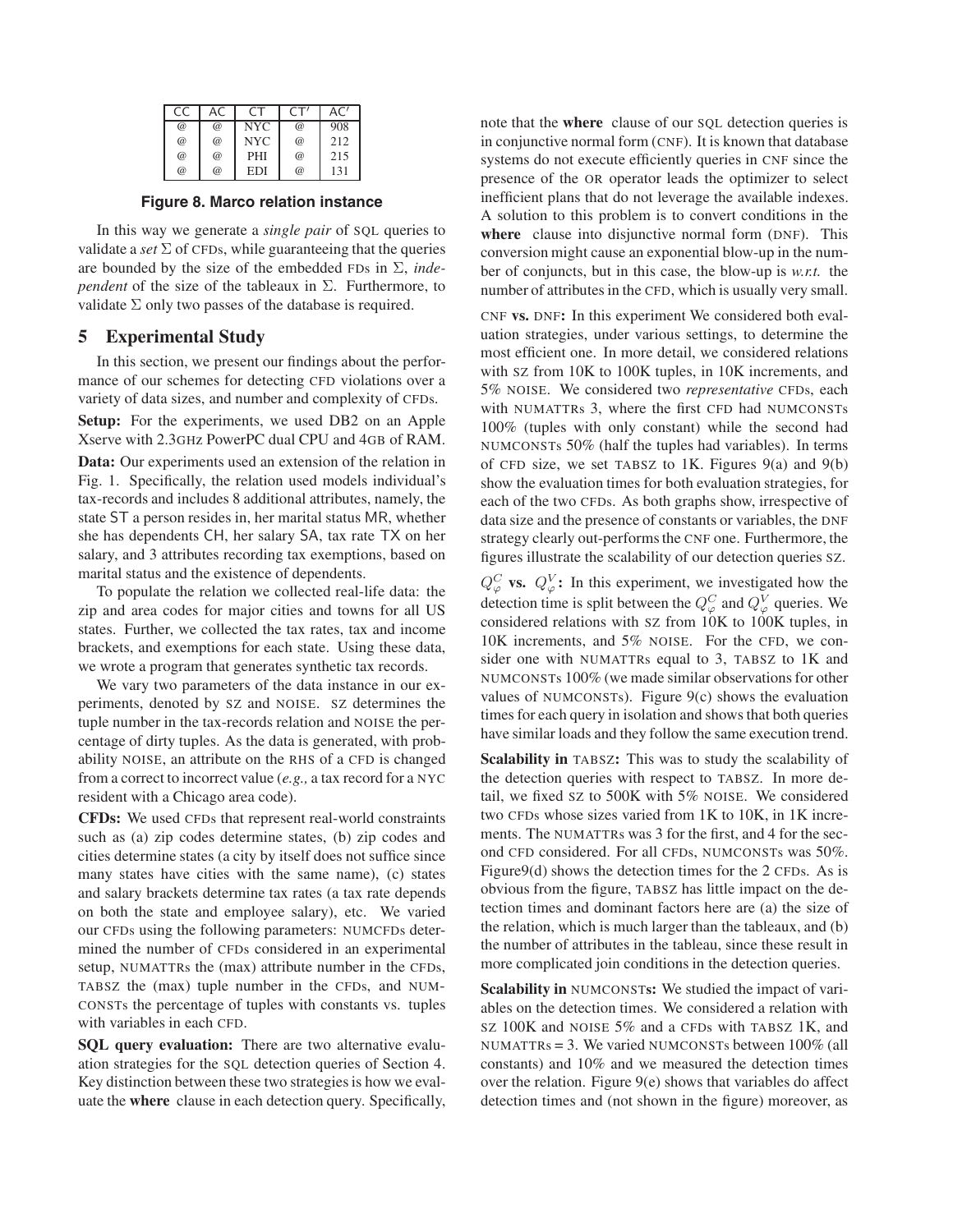

we increased both the percentage of variables and the number of attributes with variables, detection times increased noticeably. This is apparent, given that variables restrict the use of indexes while joining the relation with the tableau.

**Scalability in** NOISE**:** Here, we varied NOISE between 0% and 9% in a relation with SZ 100K, and we measured detection time, for a CFD with TABSZ 30K (we used all possible zip to state pairs, so as not to miss a violation), NUMATTRs 2, and NUMCONSTs 100%. As we can see in Fig.9(f), the level of NOISE has negligable effects on detection times.

**Merging** CFD**s:** Our experiments indicate (not shown) that CFD merging is mainly beneficial for highly-related CFDs, as might be expected. However, the performance of the merged scheme is hampered by the difficulty faced by our optimizers when handling **where** clauses in CNF. The conversion to DNF is not an option here, because each disjunct in CNF consists of 3 terms, and thus the translation of CNF to DNF results in a **where** clause with  $3<sup>k</sup>$  conjuncts, where  $k$  is the number of attributes in the CFD. In practice this is much worse than the  $2^k$  increase that results from translating  $Q_{\varphi}^{C}$  or  $Q_{\varphi}^{V}$  into DNF. We speculate that improvements in CNF evaluation may make the merge technique more useful. Also, we are investigating techniques to factor out work from multiple CFD violation detections in a manner similar to [4], and expect the merged representation to be a convenient basis for optimizations of this form.

# **6 CFD Repairing: Discussion**

To clean data, an effective method should be in place for removing inconsistencies from the data, in addition to inconsistency detection. That is, if a database  $I$  of a relation schema R violates a set  $\Sigma$  of CFDs on R, we want to find a *minimal repair* I' of I such that  $I' \models \Sigma$  and I' minimally differs from the original database  $I$ , obtained by performing repair operations on  $I$  [2]. Following [3, 7, 19] we allow attribute-value modifications as repair operations.

Repairing CFDs is nontrivial. Indeed, consider the CFD *repairing problem*, which is to determine, given  $I$ ,  $\Sigma$  and a positive integer  $k$ , whether or not there exists an instance  $I'$ of R such that (1)  $I' \models \Sigma$  and (2) I' is obtained from I by at most  $k$  repair operations. This problem is intractable (by reduction from the set cover problem).

## **Theorem 6.1:** *The repairing problem is* NP-*complete.*  $\Box$

Repairing CFDs introduces challenges not encountered when repairing standard FDs. For example, it is known [3] that if a pair  $t_1, t_2$  of tuples violate an FD  $X \to A$ , one can resolve the inconsistency by modifying  $t_1[A]$  or  $t_2[A]$  such that  $t_1[A] = t_2[A]$ . That is, FD violations can always be resolved by modifying values of some  $t_1$  (or  $t_2$ ) attributes in the RHS of FDs, without changing the LHS such that  $t_1[X] \neq$  $t_2[X]$ . In contrast, this strategy no longer works for CFDs. To see this, consider a schema R with  $\text{attr}(R) = (A, B, C)$ , an instance I of R consisting of  $(a_1, b_1, c_1)$  and  $(a_1, b_2, c_2)$ , and a set  $\Sigma$  of CFDs including  $(A \rightarrow B, (\underline{\ } , \underline{\ }) )$  and  $(C \rightarrow$  $B, \{(c_1, b_1), (c_2, b_2)\}\)$ . Then  $I \not\models \Sigma$  and moreover, any repair  $I'$  has to modify values of some attributes in the LHS of the FDs embedded in the CFDs.

In light of Theorem 6.1 we have developed a heuristic algorithm for finding a repair of a database, overcoming the new challenges. We defer report on the heuristic pending the completion of implementation and experimental study.

## **7 Concluding Remarks**

We have introduced CFDs and shown that CFDs can express semantics of data fundamental to data cleaning. For reasoning about CFDs we have provided techniques and a sound and complete inference system for their consistency and implication analyses. For applications of CFDs in data